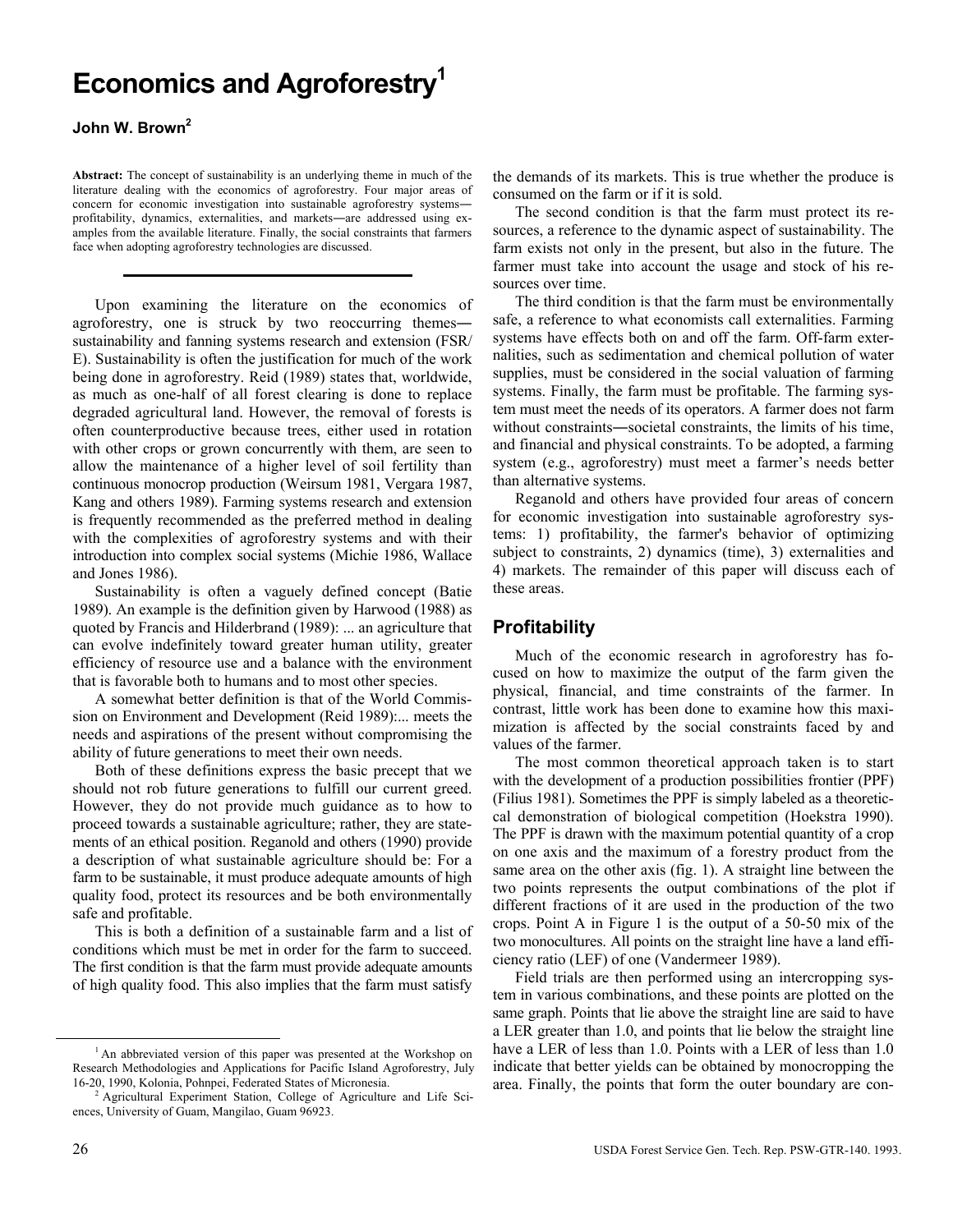

**Figure 1-**The diagramming of hypothetical yield set (after Vandermeer, 1987). The curved line shows the maximum yields under an agroforestry system, and the straight line indicates the maximum yields under various proportions of monocropping

nected, and this is the production possibilities frontier (PPF), or the yield set (Vandermeer 1989).

Several problems exist with this approach. First, a PPF presents only a single set of inputs. If the quantity of labor or of any other input varieties between the trials, the resulting curve is not a PPF. Second, the PPF shown in figure 1 does not show the maximum possible production for each combination of land use. Figure 2 shows that the intercrop can be combined with the monocrop system to give a larger production over part of the range of combinations. Third, if the trials use different combinations of inputs and produce different combinations of outputs, then it cannot be told from a graph such as figure 1 which trial is economically superior for the farmer. Finally, the information requirements for such an approach can overwhelm a research program.

A better way to work with the static (timeless) analysis of production trials is to use the partial budget approach (Etherington and Matthews 1983). A partial budget starts with the current farm condition, and then looks at how changes affect the farm's budget. It investigates the cost of the change and the benefit to the farmer. It is referred to as a "partial budget" because it does not look at the whole farm budget, but rather examines only the changes in income produced by a change in activities. Hoekstra (1990) discusses some of the valuation questions in assembling partial budgets. In a ICRAF working paper, Hoekstra (1987) lists published sources of information and provides a more through discussion of the methodological issues involved in data collection for economic analysis.

A most important concept in the partial budget is the opportunity cost of a change. For example, in introducing alley cropping to a farmer's corn field, one of the things being given-up is



Agricultural Crop

**Figure 2-**The production possibilities frontier is the outer convex set of points under all combinations of alternatives including a combination of monocropping and agroforestry.

the corn that could have been grown in the space the trees are now using. This is an opportunity cost. To demonstrate partial budgeting, an example analysis (table 1) on adopting a sorghum-*Leucaena* alley cropping system in a semi-arid of India (Singh and others 1989) is reproduced here. It is typical of the type of analysis one finds in the literature.

The introduction of *Leucaena* alleys is considered to be an addition to the current practice of monocropping sorghum. Therefore, the opportunity cost is the sorghum forgone by adopting the *sorghum-Leucaena* system. Table 1 provides a summary of the partial budget analysis and gives the opportunity cost on top and the gains from alley cropping on the bottom. It appears from this analysis that the net-gain from converting from a sorghum monocropping system to *the sorghum-Leucaena* alley cropping system is 5,015 Indonesian rupiahs (INR) per hectare.

The one weakness in this analysis is that the differences in inputs between the two systems is not taken under consideration. In particular, there is no mention of the differences in labor requirements. Labor is seldom a "free good." Unless the farmers do not have any alternative use for their labor and they do not value their leisure, then the differences in the labor requirement must be included in the analysis. The analysis would then look as shown in the column of Table 2 headed "year 1." Here it is assumed that 1) labor is the only input, 2) the farmers value their labor at INR 4 per hour, and 3) sorghum requires 500 hours of labor while alley cropping requires 1000 hours.

With the inclusion of the labor costs, the net-gain from alley cropping is decreased to INR 3015 per year. This is still a considerable increase in income from the introduction of alley farming.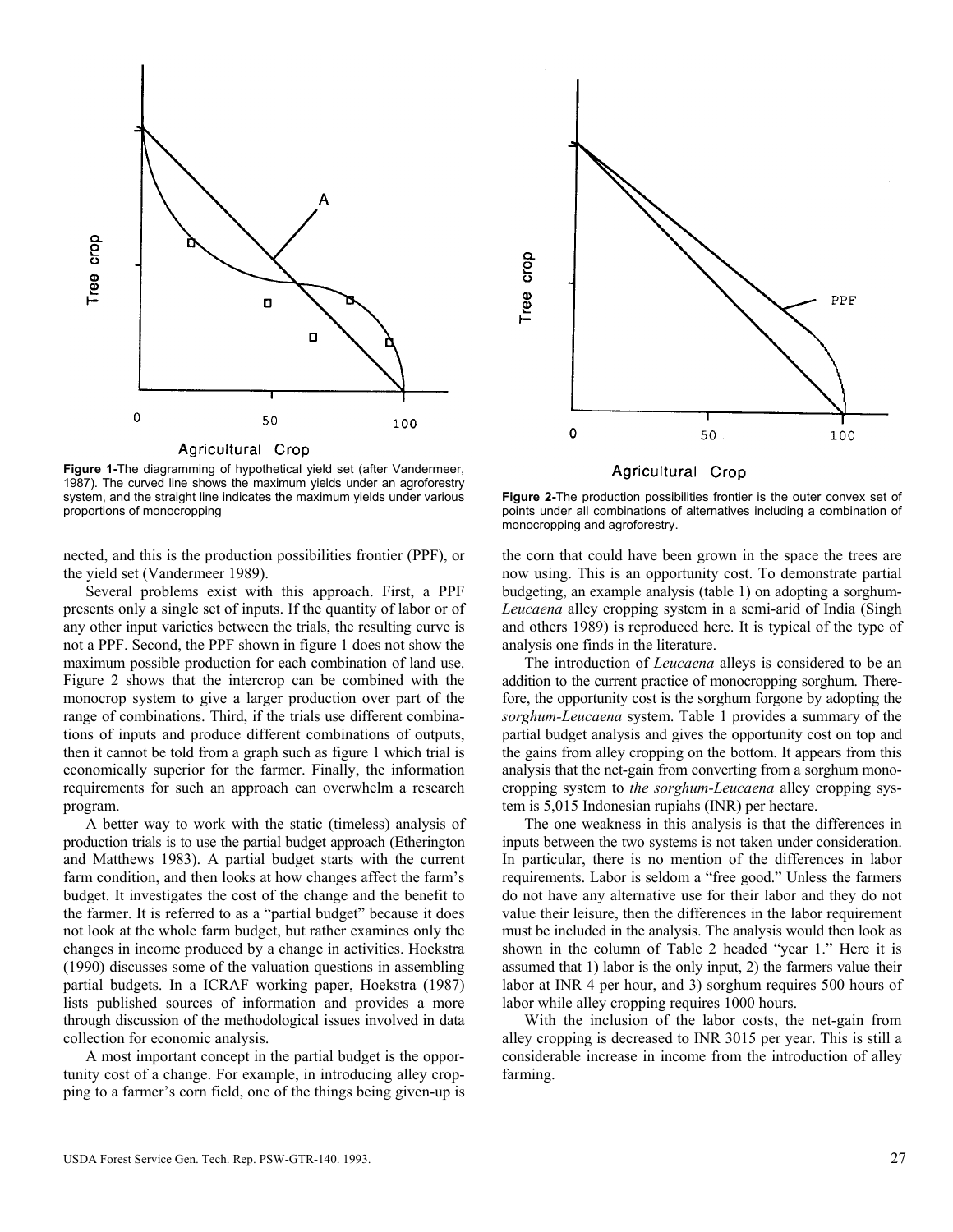**Table 1-***An example partial budget analysis<sup>1</sup>***Table 2-***A hypothetical 5 year project analysis* 

|                   |                   | Yield<br>(t/ha) | Price<br>INR/t | Revenue<br>INR/ha | Sorghum                            |
|-------------------|-------------------|-----------------|----------------|-------------------|------------------------------------|
| Sole crop sorghum |                   |                 |                |                   | Total revenues                     |
| Grain             |                   | 1.55            | 2250           | 3488              | less input costs                   |
|                   | Stover            | 5.1             | 500            | 2550              | net-income                         |
| Total             |                   |                 |                | 6038              | Sorghum-Leucaena<br>Total revenues |
| Alley cropped     |                   |                 |                |                   | Less input costs                   |
|                   | sorghum-Leucaena  |                 |                |                   | net-income                         |
|                   | Grain             | 1.09            | 2250           | 2453              | Net-gain from                      |
|                   | Stover            | 3.9             | 500            | 1950              | adopting alley<br>cropping         |
|                   | Fodder, in-season | 7.2             | 250            | 1800              |                                    |
|                   | off-season        | 3.1             | 500            | 1500              | Discount formula                   |
|                   |                   |                 |                |                   | Discount factor                    |
|                   | Fuel, stems       | 6.5             | 300            | 1950              |                                    |
|                   | stumps            | 3.3             | 400            | 1320              | Present Value                      |
|                   | Seeds             | 0.4             | 200            | 80                | Total present value                |
| Total             |                   |                 |                | 11053             | Total present cost                 |
| Net gain          |                   |                 |                | 5015              | Net present value                  |

1 Adopted from Singh and others (1989), using the high,

in-season prices for sorghum grain and stover.

#### **Dynamics**

The second aspect of a sustainable farm are the dynamics or time dimensions. Often the concept of dynamics is dealt with by adding a third dimension of time to the PPF and showing how the shape of the PPF changes with time (Etherington and Matthews 1983), or it is shown in a plot of how soil status changes over time as the proportion of land used in trees and agricultural crops varies (Huxley 1989). However, again the partial budget approach is much easier to apply.

Table 2 demonstrates how changes in output over time due to different cropping methods are normally compared in a partial budget analysis, by calculating a net present value (NPV). People normally require a reward for postponing gratification. This is why banks pay interest on deposits. An investment in soil fertility is very similar to putting money in a bank. It requires a dividend in the future for one to make the deposit and forgo current consumption. The amount of dividend is measured by the use of a discount rate. This is the "interest rate" which farmers use to compare present and future consumption.

If the farmers discount rate is r, then the promise of one dollar n-years in the future is worth  $1/(1 + r)^n$  to the farmer now. For example, at 20 percent, 100 dollars five years from now is worth  $$100/(1.20)^5$  or \$40.19 now. In other words, if \$40.19 were put in the bank now at twenty percent interest, it would be worth \$100.00 five years from now.

To complete table 2, it is assumed that the investment in ally cropping in the example requires 1) an investment of INR 10,000

|                                                                      | Year 1                | Year 2                       | Year 3                       | Year 4                       | Year 5                       |
|----------------------------------------------------------------------|-----------------------|------------------------------|------------------------------|------------------------------|------------------------------|
| Sorghum<br>Total revenues<br>less input costs<br>net-income          | 6038<br>2000<br>4038  | 6038<br>2000<br>4038         | 6038<br>2000<br>4038         | 6038<br>2000<br>4038         | 6038<br>2000<br>4038         |
| Sorghum-Leucaena<br>Total revenues<br>Less input costs<br>net-income | 11053<br>4000<br>7053 | 11053<br>4000<br>7053        | 11053<br>4000<br>7053        | 11053<br>4000<br>7053        | 11053<br>4000<br>7053        |
| Net-gain from<br>adopting alley<br>cropping                          | 3015                  | 3015                         | 3015                         | 3015                         | 3015                         |
| Discount formula<br>Discount factor                                  | 1/1.20<br>0.833       | 1/1.20 <sup>2</sup><br>0.694 | 1/1.20 <sup>3</sup><br>0.579 | 1/1.20 <sup>4</sup><br>0.482 | 1/1.20 <sup>5</sup><br>0.402 |
| <b>Present Value</b>                                                 | 2511                  | 2092                         | 1746                         | 1453                         | 1212                         |
| Total present value                                                  | 9014                  |                              |                              |                              |                              |
| Total present cost                                                   | 10000                 |                              |                              |                              |                              |
| Net present value                                                    | -986                  |                              |                              |                              |                              |

per hectare in the year before cropping begins, 2) the discount rate the farmers use is 20 percent, and 3) the project's benefits last for 5 years. Economists at the CIMMYT have found that a 40 percent return is the minimum general rate that small farmers will accept (Harrington 1982). However, this figure is not uniformly accepted. The discount rate used by farmers is a suitable subject for research.

In table 2, each of the net-gains have been discounted back to year zero, the year of the first investment. The total present value of the net-gains is then calculated as the sum of the discounted values from each year. This totals to a present value of INR 9,014. The costs of the project in year zero are not discounted as they occur at the beginning of the project. Thus, the net present value (NPV) is the difference between the present values of the costs and of the benefits or a negative INR 986. In this example, the farmer would not undertake the project. If the project produced a sixth year of benefits, then it would have a positive NPV, and the farmer might consider it more favorably.

This example demonstrates one of the problems of sustainable agriculture. Unless the NPV of all future gains due to the increases in soil fertility exceeds the gains from mining the soil in the present year, the farmers most likely will not adopt sustainable agriculture practices.

#### **Externalities**

The third component of sustainable agriculture is the social or external aspects. Generally, these are the most difficult class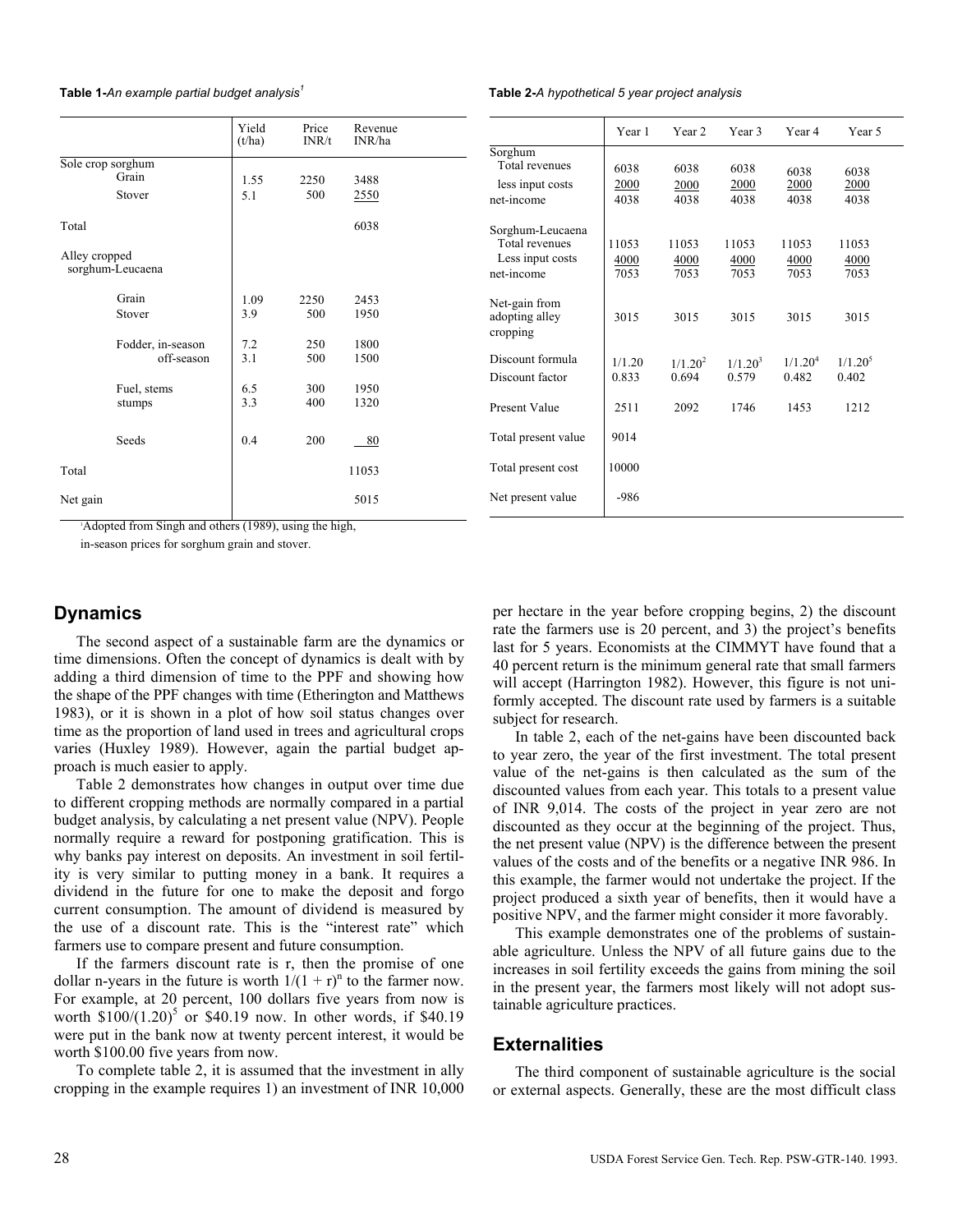of effects to value economically. They include such things as protection of the reef and fisheries, avoiding pollution of the water supply, and building food reserves for the community in case of a crop failure or a natural disaster (e.g., a typhoon). The general concept is that society should be willing to make an investment in preventing the effects of non-sustainable agriculture systems that occur off the farm. The criteria and calculations are the same as for the farmer in that the present value of the gains must exceed the present value of the costs over the life span of the project. The difficulty usually lies in valuing the changes produced by the proposed projects (e.g., a decrease in the pesticide level in drinking water).

Vogel (1989) discusses the implications of increasing the scale of the economic analysis from the farm level to a broader social perspective, however his discussion does not cover the inclusion of externalities. Daru and Tips (1985) discuss the social and economic factors affecting farmer participation in a watershed management and agroforestry intensification project in Java which was designed to deal with these externalities, but they do not analyze the costs or benefits. In fact, in the literature it appears that few examples of this type of analysis have been applied to agroforestry projects. Further, a more complete analysis of the methodology is beyond the scope of this paper.

#### **Markets**

The fourth area of sustainability is markets. Reeves (1986) claims that "marketing is arguably the most neglected issue in farming systems research." Marketing often receives a token amount of attention during the initial survey phase of project, but then little attention is paid to it afterwards (Reeves 1986).

Marketing includes everything that is done to the product from the time that it is harvested to the time that it is consumed. Reeves' study deals with the choice of marketing channels made by small grain farmers in the Western Sudan. It is useful in its demonstration of the partial budget approach, and how the budget is affected by the prices received through differing marketing channels. It also deals with the reasons why the farmers use the different channels even though the price that they receive varies considerably with the choice of marketing channel used. Reeves is an economic anthropologist, and his approach is a good example of the mixing of scientific disciplines.

Other marketing considerations would include: 1) the availability of shipping and storage facilities, 2) the seasonal and year to year price changes that affect farmers and their risks, and 3) the desirability of the product in the market. The problem of consumer acceptance has led to the downfall of many wellintentioned projects.

# **Social Constraints**

Finally, consideration must be given to the individual and social constraints that farmers adopting agroforestry may have to face, and the possibility that producers may have goals other

than profit maximization. Olofson (1985) surveyed farmers using traditional agroforestry techniques in the Philippines. Among the constraints that he found modifying the farmers' behavior were: 1) age of the farmer, 2) lack of available family labor to the farmer, 3) prior erosion, hardpanning, and steepness of individual plots, 4) distance to individual plots and the relative weight of the different potential crops, 5) prior cropping patterns on borrowed land that needed to be continued, and 6) the lack of a draft animal which required borrowing an animal and its owner, and returning a favor later.

Francis (1989) investigated land tenure systems and how they affected the adoption of alley farming in Nigeria. He found that the ownership of land and the right to plant trees did not necessarily coincide and that these tenure systems "are crucial in determining the acceptability and viability of alley farming."

Rocheleau (1987) divides the management of farming tasks into three areas: control of the resource, responsibility to provide a product, and labor for the tasks. She points out that the division of these between family members will vary among the multiple areas of a farmstead. In fact this distinct division among multiple users within a "family unit" can extend to a single tree species which may provide differing resources to each family member.

Economists recognize that farmers may not be maximizing profits. The most common alternative thesis is that the farmers are maximizing their expected utility under conditions of uncertainty. This is simply a way of dealing with the risks facing farmers and with the fact that they are frequently observed *not*  maximizing expected profits.

There has been little study of multiple goals such as subsistence, status, leisure, and cash flow management. Barnett and others (1982) tested a multi-objective, goal-programming model in attempting to explain the behavior of Senegalese subsistence farmers. They concluded that it did not offer any better predicttive power than did the profit-maximizing hypothesis.

# **Conclusions**

In conclusion, most economic analysis of agroforestry systems has been descriptive. Where quantitative analysis has been done, most have taken the form of partial budget analysis. In the area of general economic analysis of agricultural development, the inclusion of risk-avoiding behaviors by farmers has been a response by economists based on the observation that farmers do not always adopt high yielding cultivars. The dynamic aspects of agroforestry and sustainable agriculture have not been given as much quantitative analysis as they deserve. Little quantitative work has been done in the area of externalities and agroforestry, although there has been some work by environment economists dealing with agricultural externalities. Social system constraints have mostly been dealt with by anthropologists. Finally, economists need to develop better methods to deal with multiple goals of farmers who operate partially or largely outside of the market system.